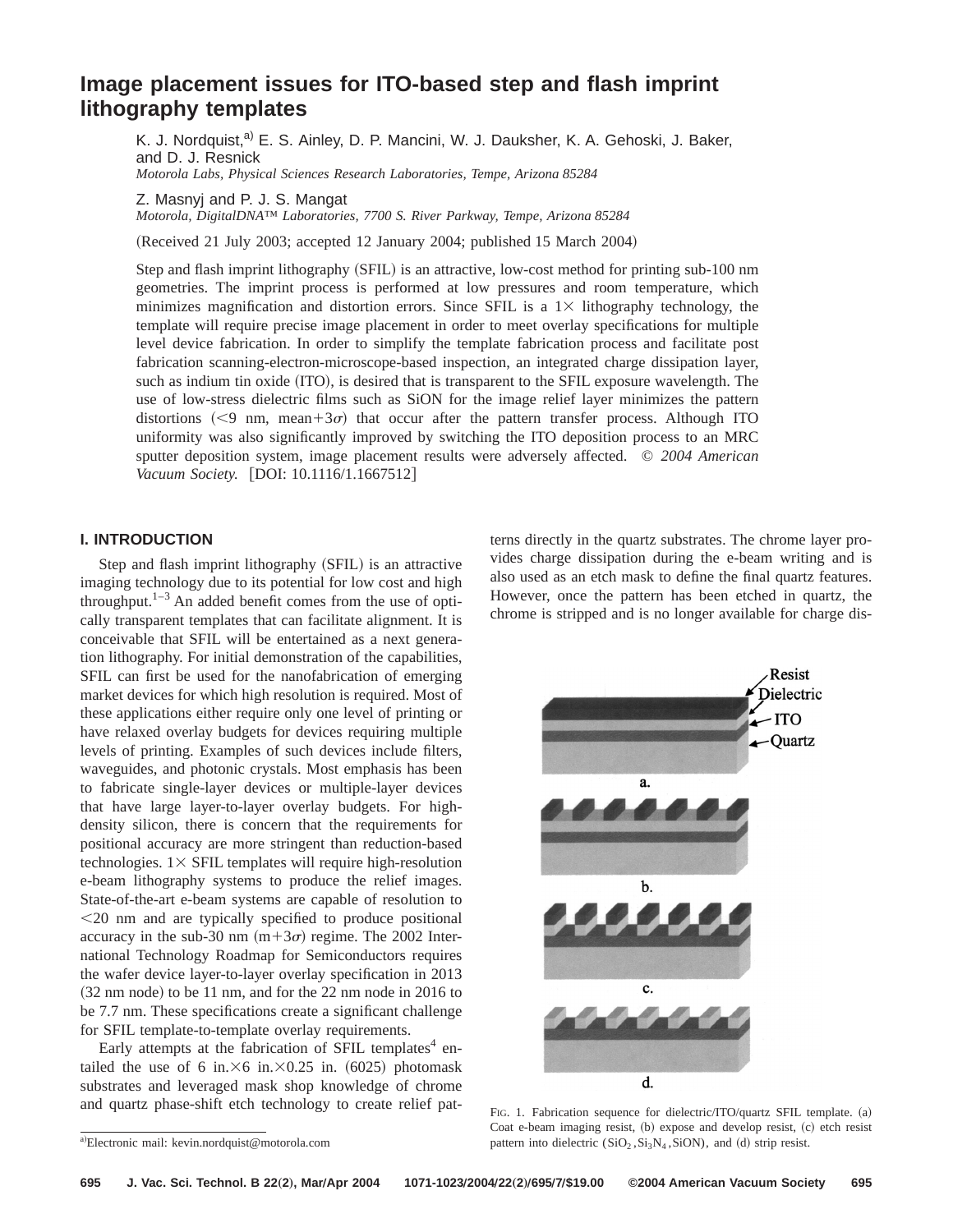| $\begin{array}{cccccccccccc}\n1 & 3 & 5 & 7 & 9 & 11 & 13 & 15 & 17 & 19 & 21 \\ 2 & 4 & 6 & 8 & 10 & 12 & 14 & 16 & 18 & 20 & 22\n\end{array}$ |                        |                |                 |
|-------------------------------------------------------------------------------------------------------------------------------------------------|------------------------|----------------|-----------------|
| ı<br>z<br>з<br>٠<br>5<br>6<br>7<br>8<br>9<br>10<br>11                                                                                           | $L$ <sup>10 nm</sup>   | а.             |                 |
| 12<br>13                                                                                                                                        |                        |                |                 |
| 14<br>15                                                                                                                                        | Summary<br><b>Hean</b> | X [nm]<br>0.42 | Y [nm]<br>-0.01 |
| 16<br>17                                                                                                                                        | Max 3 S.D.             | 35.86          | 32.49           |
| 18<br>19                                                                                                                                        |                        |                |                 |
| 20<br>21                                                                                                                                        | <b>Hin</b>             | $-46.43$       | $-29.29$        |
| 22                                                                                                                                              | <b>Hax</b>             | 48.76          | 21.50           |
|                                                                                                                                                 |                        |                |                 |
| 1<br>з<br>S                                                                                                                                     |                        | b.             |                 |
| 7                                                                                                                                               | $L^{10 \text{ nm}}$    |                |                 |
| 9                                                                                                                                               |                        |                |                 |
| 10                                                                                                                                              |                        |                |                 |
|                                                                                                                                                 |                        |                |                 |
| 11                                                                                                                                              |                        |                |                 |
| 13<br>18                                                                                                                                        |                        |                |                 |
| 17                                                                                                                                              | Summary                | X [nm]         | Y [nm]          |
| 19                                                                                                                                              | Mean<br>Max 3 S.D.     | 0.00<br>29.83  | 0.00<br>33.98   |
| 21                                                                                                                                              |                        |                |                 |
|                                                                                                                                                 | Min                    | $-28.45$       | $-34.26$        |
|                                                                                                                                                 | Max                    | 35.27          | 50.78           |
| 11 13 15 17 19 21<br>0 12 14 16 18 20 22<br>ı,<br>10                                                                                            |                        |                |                 |
| 1<br>$\mathbf{z}$                                                                                                                               |                        |                |                 |
| з<br>4                                                                                                                                          |                        | c.             |                 |
| 5<br>6                                                                                                                                          |                        |                |                 |
| 7<br>e                                                                                                                                          | $L$ <sup>10 nm</sup>   |                |                 |
| s<br>10                                                                                                                                         |                        |                |                 |
| 11<br>12                                                                                                                                        |                        |                |                 |
| 13<br>14                                                                                                                                        | Summary                | X [nm]         | Y [nm]          |
| 15<br>16                                                                                                                                        | Mean                   | $-0.66$        | 0.25            |
| 17<br>18                                                                                                                                        | <b>Max 3 S.D.</b>      | 13.29          | 14.01           |
| 19<br>20<br>21                                                                                                                                  | Min                    | $-16.45$       | $-15.27$        |

FIG. 2. LMS 2020 uncorrected 5 in. $\times$ 5 in.  $(22\times22$  marks) image placement plots comparing final etched vs resist features for three dielectrics over 60 nm ITO on 6025 quartz: (a) 100 nm  $SiO<sub>2</sub>$ , (b) 100 nm  $Si<sub>3</sub>N<sub>4</sub>$ , and (c) 100 nm SiON.

sipation purposes. Since the features on a typical SFIL template will be sub-50 nm, any post-fabrication inspection will most likely require scanning-electron-microscope-based instruments. This presents the problem of charge dissipation on the quartz template without providing additional conductive coatings. A solution to this problem would be to have an integrated charge dissipation layer, such as a transparent conducting oxide that is integral to the template structure, as illustrated in the fabrication sequence of Fig. 1.

Although there are many conductive oxides available for consideration, one prime candidate is indium tin oxide (ITO). Very recently, the concept of employing an oxide/ITO/6025 plate structure has been presented.5,6 This form factor is advantageous, in that it provides for charge dissipation during e-beam writing, facilitates inspection, and offers the potential for high selectivity of oxide to ITO during a dry etch process. Many physical properties need to be addressed for the ITO film to comply with all the requirements for use with an SFIL template. These have been analyzed and characterized in an earlier study by Dauksher *et al.*<sup>6</sup> The typical depth of the relief features on a final SFIL template is 80 to 100 nm. This would require the top patterned relief layer coated over the ITO to be of comparable thickness: much thicker than the 15 nm chrome on the Cr/quartz template fabrication method. This thicker layer and the associated stress may be problematic when trying to control stress-induced image placement errors during the pattern transfer process.

Previous work with 15 nm chrome on quartz templates has shown that, although chrome stress has an effect on image placement before and after its removal from a 6025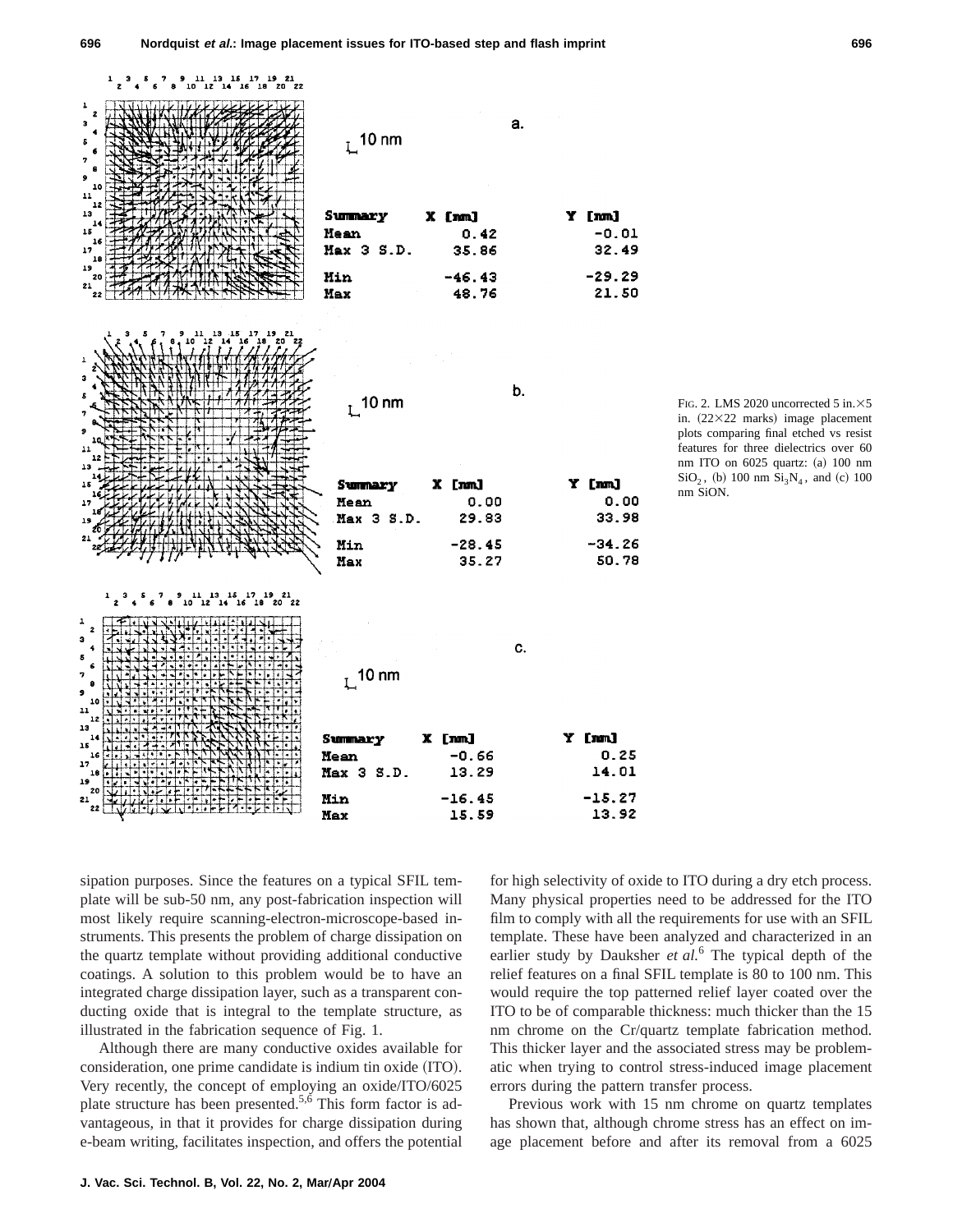$\frac{1}{2}$   $\frac{3}{2}$  $6^{7}$   $8^{11}$   $1^{13}$   $1^{15}$   $16^{17}$ a.  $_1$  10 nm X [nm] Y [mm] Summary Mean  $-0.00$  $0.00$ Max 3 S.D. 13.95 12.35 Min  $-13.34$  $-13.92$ 11.74 Max 11.09  $6^7$  8  $9 \t11 \t13 \t15 \t17$  $\,$  5 b.  $_1$  10 nm . र X Inml Y [mm] **Summary He an**  $0.04$  $0.03$ Max 3 S.D. 18.89 17.70 ना न Min  $-37.81$  $-38.77$ 32.18 15.41 Max  $\begin{smallmatrix} 9 & 11 & 13 & 15 & 17 \\ 8 & 10 & 12 & 14 & 16 \end{smallmatrix}$ C.  $L$ <sup>10 nm</sup> ماء  $\frac{1}{2}$ 卞 ान निनगर t.t.t. Y [nm] **Summary** [mm]  $\sqrt{2}$ Į۰  $\overline{\cdot}$  $0.00$ Mean -0.00 Max 3 S.D. 7.11 6.55 प्रान्तपानी नेता नेता नाम नगर

-5.73

7.16

FIG. 3. LMS 2020 uncorrected 1 in. $\times1$ in.  $(17\times17$  marks) image placement plots comparing final etched vs resist features for three dielectrics over 60 nm ITO on 6025 quartz: (a) 100 nm  $SiO<sub>2</sub>$ , (b) 100 nm  $Si<sub>3</sub>N<sub>4</sub>$ , and (c) 100 nm SiON.

plate, the best template-to-template overlay can be accomplished by fabricating a single 1 in. $\times$ 1 in. SFIL template at the center of the  $6025$  substrate.<sup>7</sup> The purpose of this work is to investigate the stress induced image placement errors of various dielectric materials that could be used on a dielectric/ ITO/quartz template structure.

Min

Max

## **II. EXPERIMENT**

ż ¢

 $\ddot{\phantom{1}}$  $\ddot{\phantom{a}}$ þ  $\bullet$  $\bullet$ į,

iı

 $12$ 13

 $\overline{14}$  $15$ 

 $\frac{1}{2}$  $\overline{17}$ 

 $\overline{2}$ 

э s 6  $\mathbf{a}$ 

9 10

 $\overline{\mathbf{11}}$ 

 $\overline{12}$ 13

14

15

16

 $17$ 

 $\mathbf{I}$ 

 $\overline{2}$ 

э

6 7

è

10

 $\frac{1}{2}$ 

12

13

 $\overline{14}$ 

15

 $16$ 

17

The tool used for template exposure for this study is a Leica VB6HR electron-beam system. The VB6 has a 100 keV thermal field-emission electron source and utilizes a 780 nm IR laser height sensor to measure and compensate for variations in substrate surface topology. The height compensation is necessary in order to correct for major field butting errors that can occur with surface nonplanarity, particularly from ''sag'' due to gravity effects on a 6025 plate. In order to reduce the contribution from interfield distortions, the 30  $\mu$ m image placement marks were placed at the center of the major field. The masks were coated on an EV Group Inc. EV150 coater track system configured to handle the 6025 substrates in an automated cassette-to-cassette mode. An EV160 developer track configured for aqueous base development was used to develop the template imaging resist. Image placement accuracy was measured on a Leica LMS 2020 metrology system calibrated to the Leica quartz standard. The LMS consistently produces long-term measurement repeatability of 12 nm and short-term repeatability of  $\leq$ 10 nm. All image placement data results are from the average of at least five readings for each array configuration, and all marks exhibiting poor mark detection were either eliminated from the datasets or indicated on the error plots by an error box. The resulting error numbers are determined from multipoint analysis. The LMS system also has a plate bow compensation algorithm that takes out the effects of plate sag.

 $-5.84$ 

5.84

The registration array consists of  $25 \text{ 1 in.} \times 1$  in. arrays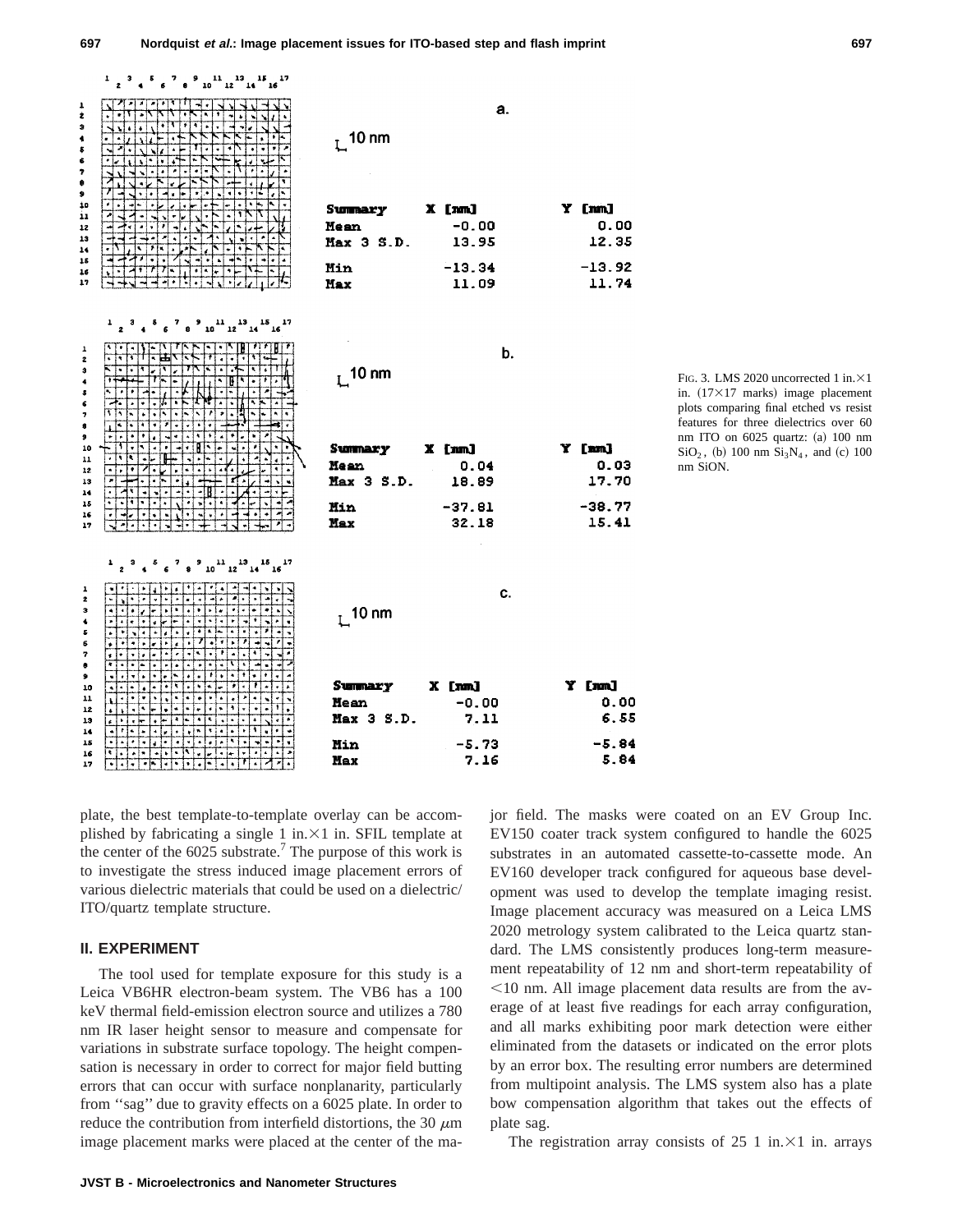



FIG. 4. LMS uncorrected image placement overlay plots comparing completed 1 in. $\times$ 1 in. SFIL templates from two separate 6025 plates. (a) Two etched SiO2/ITO/quartz templates and (b) two Cr/quartz templates.

 $(17\times17 \text{ marks})$  in a 5 $\times$ 5 configuration filling a 5 in. $\times$ 5 in. area centered on a 6025 plate. The array configuration was arranged to analyze the effects of film stress over the full 5 in. $\times$ 5 in. area (22 $\times$ 22 marks) of the plate and also to analyze the effects of the smaller 1 in. $\times$ 1 in. arrays that closely match the typical SFIL template format. Each 1 in. $\times$ 1 in. SFIL array was written to completion before going to the next array, and they were sequenced from lower left of the  $5\times5$  array to the upper right in a serpentine pattern. A negative chemically amplified resist, Sumitomo Chemical NEB22, was used to image the marks on the substrate. The pattern density of the full registration array was less than 1%, so that the pattern transfer process to image the relief layer effectively removes the bulk of the dielectric film, exacerbat-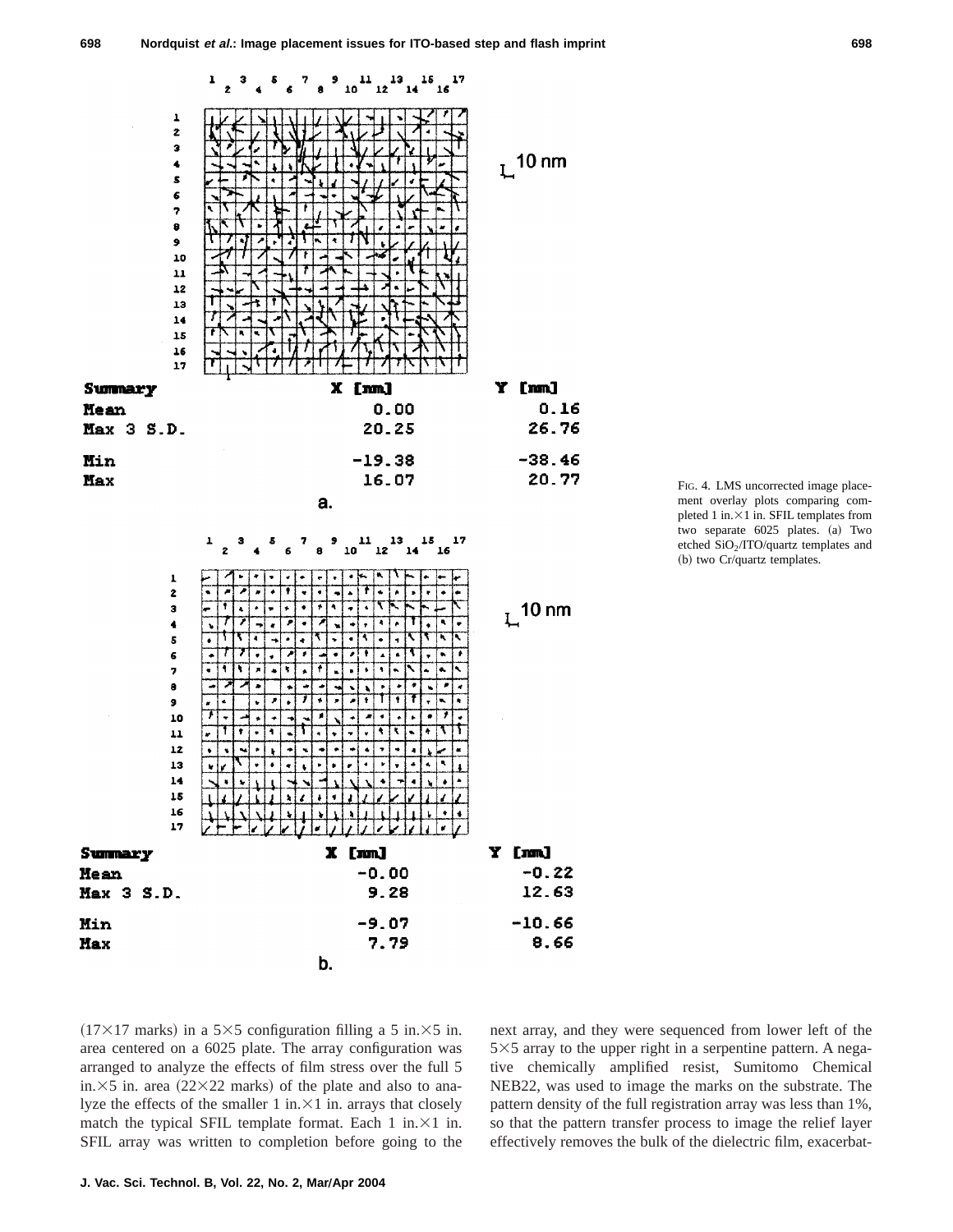

FIG. 5. Images of 4 and 30  $\mu$ m registration marks illustrating optical contrast variations at four specified locations on a single oxide/ITO 6025 plate.

ing the effects of image placement errors due to film stress.

The substrates were 6025 fused silica quartz blanks polished on the image side to a 2  $\mu$ m flatness. The ITO was deposited and annealed, followed by the deposition of the dielectric film into which the relief image will be etched  $(Fig. 1)$ . The ITO layer on the initial samples consisted of a 60 nm film deposited by a Motorola-designed, manually operated, three-cathode  $(4 \text{ in.})$  sputtering system. The deposition pressure was maintained at  $8 \times 10^{-7}$  with an rf power of 100 W at 3 mT with  $Ar/O<sub>2</sub>$  and no pre-sputter surface preparation. The system, having been set-up for a 4 in. diameter target, provides a ''sweet spot'' at the center 4 in. of the 6025 plate, with progressively worsening uniformity out to the edge. This results in a poor overall film uniformity across a 6025 plate of  $\pm 40\%$ . However, for a 60 nm annealed ITO film, the film resistivity measured approximately 270 ohms/sq and the optical transmission measured 85% at 365 nm. These values are satisfactory for charge dissipation and SFIL exposure tool wavelength transparency, respectively. After anneal, the 60 nm ITO film reached a stress of 200 MPa, tensile. The stress of the ITO film should not be a significant contributor to this analysis since the film remains intact during the entire process. The dielectric films selected for comparison were  $SiO<sub>2</sub>$ ,  $Si<sub>3</sub>N<sub>4</sub>$ , and SiON deposited with a low temperature  $(<250 °C)$  plasma-enhanced chemical va-

TABLE I. Comparison of ITO deposition tool parameters and characteristics.

| Source to substrate                | R&D<br>$4.5$ in.     | <b>MRC 603</b><br>$1.5$ in. |
|------------------------------------|----------------------|-----------------------------|
| Deposition                         | <b>Static</b>        | Dynamic                     |
| Target                             | $4.5$ in. diam       | $5$ in $\times$ 15 in rect. |
| RF power                           | 100 W                | 500 W                       |
| Substrate loading                  | Air to air           | Load lock                   |
| Film stress $(800 \text{ Å},$      | $-7.6e9$             | $-8.1e9$                    |
| annealed)                          | dynes/sqcm           | $dynes/sq \cdot cm$         |
| Film uniformity                    | $\pm 40%$            | ±5%                         |
| Film resistivity $(800 \text{ Å})$ | 200 $\Omega/\square$ | 350 $\Omega/\Box$           |



FIG. 6. UV/Vis spectrometer plot and 365 nm wavelength transmission table checking 80 nm ITO film uniformity on 6 in. quartz wafer coated by MRC 603 system.

por deposition process to a thickness of 100 nm. These three films were deposited on 6 in. Si wafers and measured on an FSM film measurement system resulting in values of 300 MPa (compressive) for the  $SiO<sub>2</sub>$ , 300 MPa (tensile) for the  $Si<sub>3</sub>N<sub>4</sub>$ , and the SiON film stress was below the accuracy of the FSM measurement tool of  $\pm 30$  MPa.

#### **III. RESULTS**

Measurements using an LMS 2020 image placement system have been taken over a 5 in. area to investigate the effects of material stress before and after relief image etch for all three dielectric materials [Figs.  $2(a)-2(c)$ ]. Although the oxide- and nitride-coated plates had  $3\sigma$  error values much higher that the oxynitride-coated plate, by putting in linear scaling corrections to compensate for the stress of the individual films, the  $3\sigma$  error values for all three dielectric coated plates fell to within 12–17 nm. The scaling corrections applied to the data for the  $SiO<sub>2</sub>$ -coated plate are 0.27 and 0.23 ppm in *x* and *y*, respectively; to the  $Si<sub>3</sub>N<sub>4</sub>$ -coated plate are  $-0.22$  and  $-0.25$  ppm in *x* and *y*, respectively; and to the SiON-coated plate are 0.04 and 0.03 ppm in *x* and *y*, respectively. The SiON-coated plate produced the minimum amount of film stress-induced image placement error. The  $3\sigma$ values in *x* and *y* were 7.11 and 6.55 nm, respectively, less than the short-term repeatability of the LMS 2020. The difficulty in measuring transparent features on a transparent template with an optical metrology system is evidenced by the number of dropped sites and high individual site errors.

The 1 in. $\times$ 1 in. SFIL templates at the center of the plates had high numbers of measurement errors due to the poor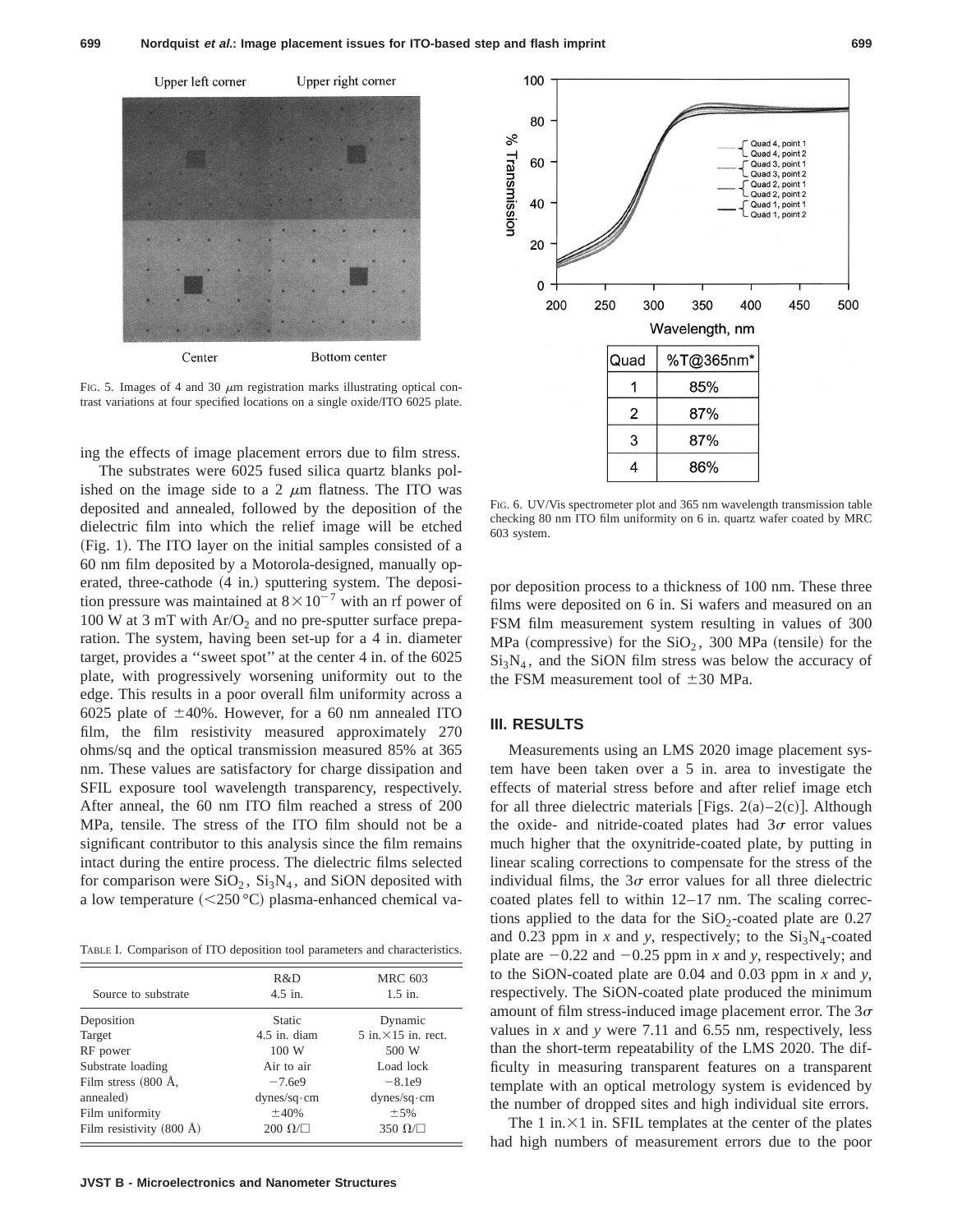

FIG. 7. LMS uncorrected image placement error plots comparing final etched vs resist features for two 100 nm-thick dielectrics over 60 nm MRC 603 ITO on 6025 quartz: (a)  $5 \text{ in.} \times 5$ in.,  $Si<sub>3</sub>N<sub>4</sub>$ , (b) 5 in. $\times$ 5 in., SiON, (c) 1 in. $\times$ 1 in., Si<sub>3</sub>N<sub>4</sub>, and (d) 1 in. $\times$ 1 in., SiON.

image contrast and difficulty for the LMS 2020 to detect the edges of the marks. For that reason, the SFIL array patterned just 1 in. to the lower left of the center of the 6025 substrate was selected, and the results of the before and after pattern transfer comparison are detailed in Figs.  $3(a)-3(c)$ . The  $Si<sub>3</sub>N<sub>4</sub>$ -coated plate produced the highest number of bad measurements, with the oxide-coated plate giving much lower errors when comparing the arrays before and after pattern transfer. The SiON-coated plate has the lowest image placement errors from the pattern transfer process. Comparing 1 in. SFIL arrays from two different oxide/ITO/quartz plates, shown in Fig.  $4(a)$ , reveals significantly larger magnitude random error vectors than those found on previously fabricated templates using the Cr/quartz process. The Cr/quartz template data were taken from the center arrays on two different 6025 plates.

There was great difficulty in measuring the ITO SFIL templates. The low signal contrast on the dielectric/ITO/ quartz plates created difficulty when measuring the registration marks. This was due primarily to the poor ITO film uniformity from the R&D deposition tool. Although many of the primary characteristics of the ITO film were met, the film optical uniformity was hindered by the small target size of the tool. This optical nonuniformity was evident when measuring the marks across the 5 in. $\times$ 5 in. array when the mark contrast varied from center to edge (Fig. 5). To improve film uniformity, an MRC 603 computer-controlled, vertical, three-cathode sputtering system was configured for an ITO